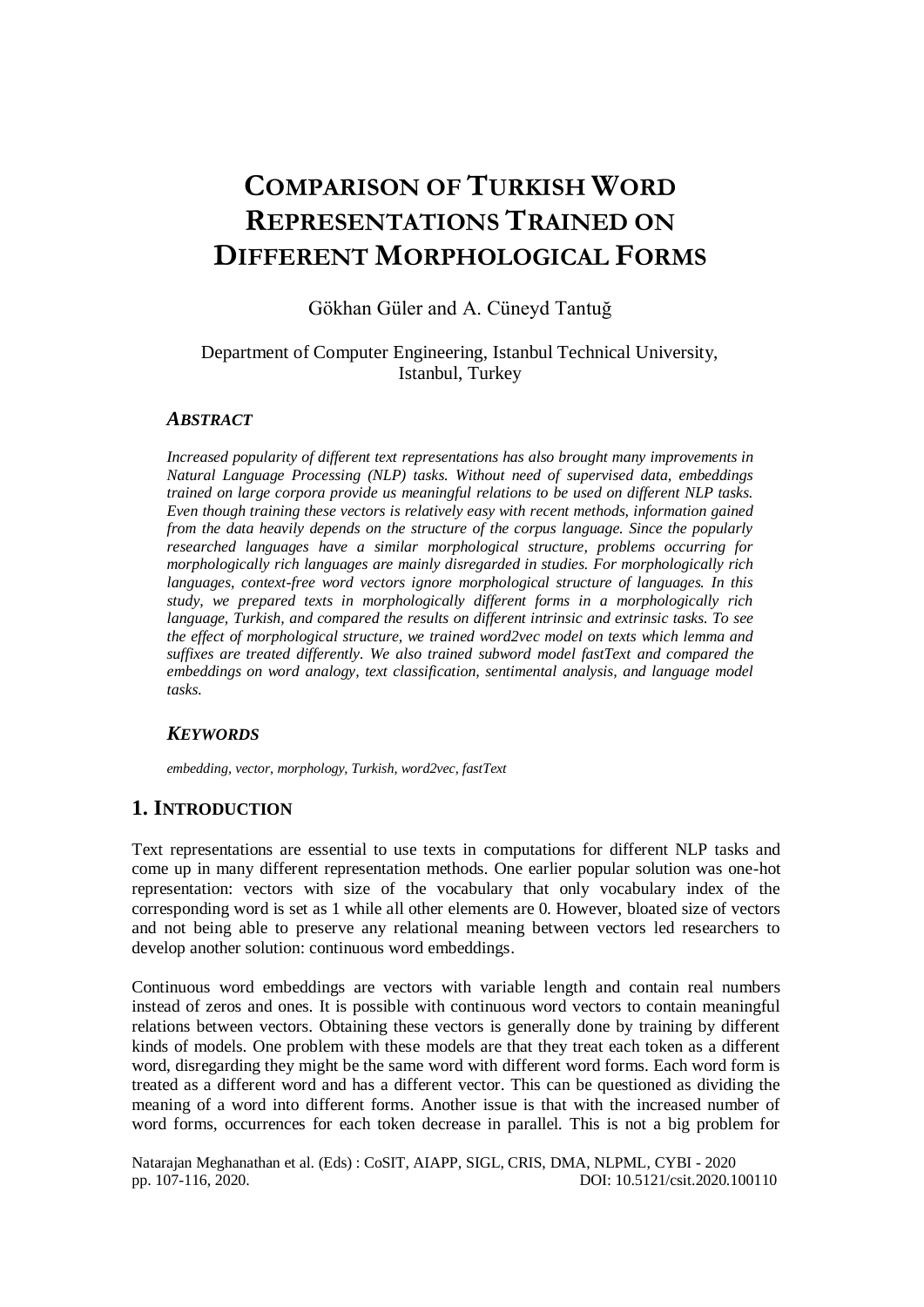English or other European languages since they have relatively limited vocabulary size. However, for agglutinative languages like Turkish, Finnish and Hungarian, more than a thousand word forms can be generated from just a single lemma. Due to very productive inflectional and derivational morphology, the size of the corpus should be infeasibly large to cover all word forms. Even in a large corpus, this morphological productivity leads large number of out-of-vocabulary words.

In this study, we have trained context-free word embeddings on different morphological forms of words and compared the results with the basic continuous word embeddings and contextual embeddings on tasks of word analogy, text classification, sentimental analysis and language modelling. In Section 2, we have listed the studies related to our experiments. In Section 3, we explained the embedding models we have used to train and in Section 4, we explained what kind of representation models we have derived from them. We discussed the test result in Section 5 and the conclusion and possible future works in Section 6.

# **2. RELATED WORK**

Rumelhart et al. [1] offered one of the first solutions to context-free word representations. Bengio et al. [2] also used this architecture successfully. Remarkably, Mikolov et al. [3] proposed simple yet powerful neural network architecture called Skip-Gram and CBOW models to train continuous word representations. Words with their contexts are given to a neural network with one hidden layer to train word embeddings, in other words, word vectors. Le and Mikolov [4] used the same models for texts to get vectors of text blocks and Ling et al. [5] proposed Structural Skip-Gram/CBOW models where context vectors are concatenated instead of being averaged. Pennington et al. [6] used global co-occurrences to train word vectors in their GloVe model.

These models have also been studied for Turkish language as well. Sen and Erdogan [7] has tested word2vec model [3] with various settings on a Turkish corpus and shared the results of each setting change. Güngör and Yıldız [8] have examined the same model on a more detailed test sets and showed the results for each kind of word derivation separately. Erdinç and Güran [9] have used word2vec for text classification by different classifier models and compared the results. Aydoğan and Karcı [10] compared word2vec [3] and GloVe [6] models on a large analogy task test set.

Morphological structures have also been included in word embedding studies. Luong et al. [11] used a model where input is morphologically segmented and given to a Recursive Neural Network. Instead of training a vector for each word, they trained a vector for each morpheme. Similarly, Botha and Blunsom [12] used morphemes in a Log-Bilinear Language Model to train vectors. Ling et al. [13] character-based word embeddings and trained them in bidirectional LSTMs. Bojanowski et al. [14] trained subword vectors in CBOW model [3] to obtain word embeddings.

# **3. REPRESENTATION MODELS**

### **3.1. word2vec**

First proposed by Mikolov et al. [3] and developed with hierarchical softmax, negative sampling, subsampling of frequent words and learning phrases in [15]. This model can produce word vectors with meaningful relations. One example for this from the paper is that difference between the vectors for "man" and "woman" successfully preserves the difference between manhood and womanhood so that if we add this difference vector to the vector of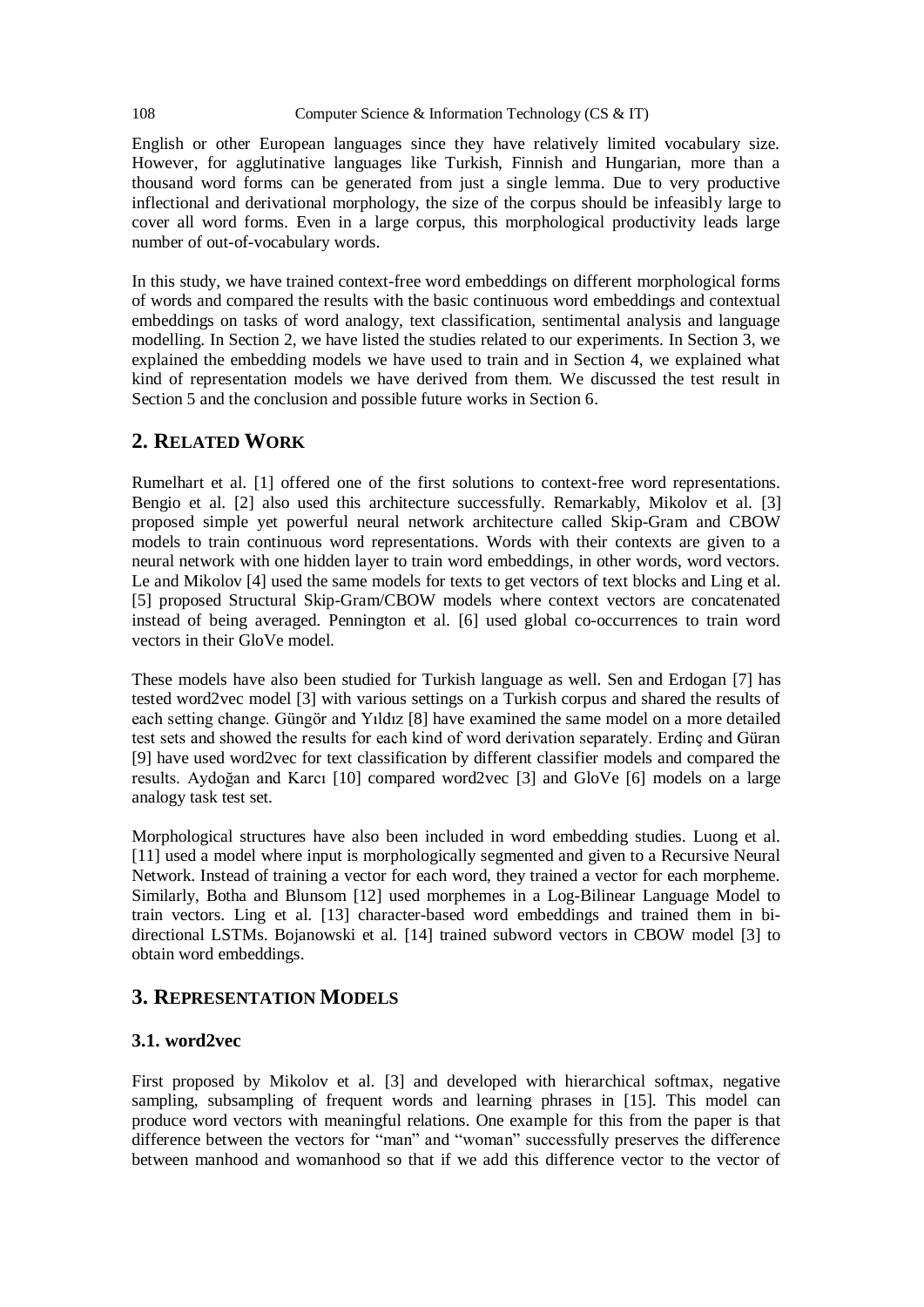"king", we obtain a vector very close to the vector of "queen" compared to any other word vector.

word2vec model proposes a simple neural network with one hidden layer with an arbitrary number of nodes. This model has two variations: Continuous Bag-of-Words (CBOW) and Skip-Gram. In training, data is iterated over with a sliding window. The word in the middle of window is called target word and other words are called context words. At each iteration, target and context words are given as input and output to the neural network in one-hot representation.

In CBOW, context words are given as input and the output is expected to get close to target word's one-hot vector. In other words, output becomes a vector of possibilities for each word in vocabulary where probability of the target word is close to 1 and all other words' probabilities are close to 0. Softmax function is used to fit output layer values between 0 and 1. In Skip-Gram, target word is given as input and output is expected to get close to context words' one-hot vectors.

With a window size of 5 and vocabulary size of V, CBOW has an input layer with 4 x V nodes and output layer with V nodes while Skip-Gram has an input layer with V nodes and output layer with 4 x V nodes. After training with back propagation algorithm, the first layer's parameter matrix gives us the word vectors, each row being a word vector. The second layer's parameter matrix also provides us a set of word vectors, which called context vectors, where each column represents a context word vector.

Formal training equation for Skip-Gram structure is given in the paper as following:

$$
\frac{1}{T}\sum_{t=1}^T \sum_{-c \leq j \leq c, j \neq 0} \log p(w_{t+j}|w_t)
$$

where T is the word size in training data and c is the context size of the target word at each side, in other words, half of the window size. p function in this equation refers to softmax function, which is given as:

$$
p(w_0|w_1) = \frac{\exp(v_{w_0}^{\prime \top} v_{w_1})}{\sum_{w=1}^{W} \exp(v_w^{\prime \top} v_{w_1})}
$$

where  $v_w$  and  $v'_w$  are the vectors from the first and second layer parameter matrices for word w and W is the vocabulary size.

In the second study (Mikolov et al., 2013b), it has stated that softmax calculation is expensive and to avoid that cost it has followed another method, negative sampling. In negative sampling, instead of calculating scores for each word in the vocabulary, random k negative sample are selected and the model is trained regarding only these negative samples to be minimized and positive samples to be maximized. It has also stated that a pre-processing for phrase detection and elimination of too frequent words.

### **3.2. fastText**

Bojanowski et al. [14] proposed an improved version of CBOW/Skip-Gram models with "subword" information with the idea of using orthographical structure of words when training vectors, since morphological features cannot be preserved in plain CBOW/Skip-Gram models.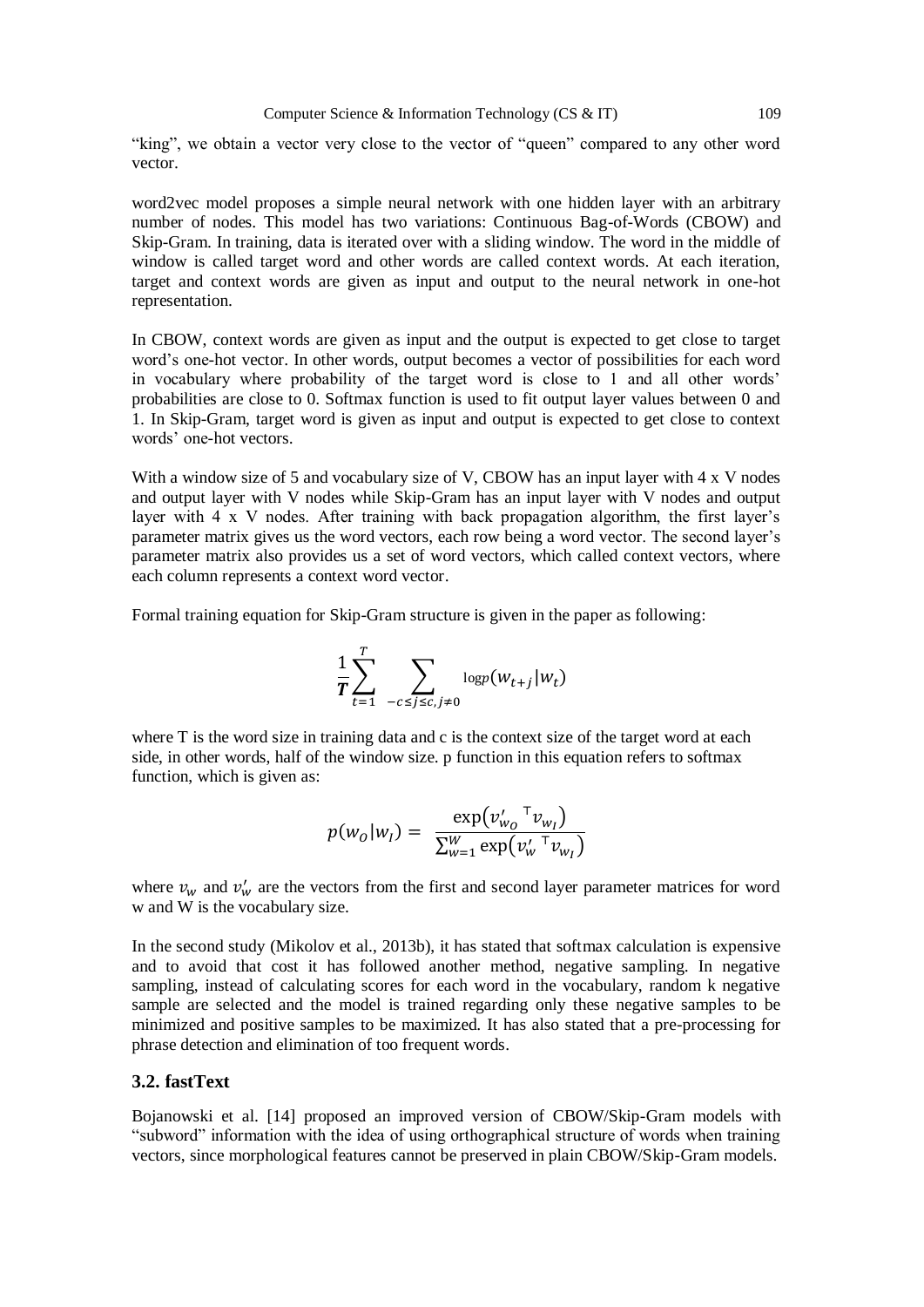In this model, dictionary is made of subwords of words. A subword is simply a character ngram, a part of a word where 3≤n≤6 is preferred in the study. First '<' and '>' characters are attached to beginning and end of words, then all subwords with all preferred n's are obtained and put it into a "bag". The word itself is also added to this bag of character n-grams. For instance, for the word "where" with 3≤n≤4, the bag should be as following:

[*<wh, whe, her, ere, re>, <whe, wher, here, ere>, <where>*]

Thanks to '<' and '>' characters, the word "her" and the subword "her" are represented differently.

In training, after obtaining the vocabulary of subwords, a vector is trained for each subword. A word vector is calculated by summing subword vectors. This way, even vectors of words that are never seen before can be calculated.

# **4. EMBEDDING MODELS**

We used eight different embedding sets trained on the same corpus in our tests. Unless stated otherwise, all embeddings are trained by word2vec CBOW model with vector size of 300 and other options with default values.

A morphological disambiguator is used on the corpus to obtain lemma forms and suffixes of each word.

### **4.1. Surface Embeddings (Baseline)**

The corpus is a plain text with surface (inflected) forms of the words. Vocabulary size of this model is 2,009,255.

### **4.2. Lemma Embeddings**

Each word in the corpus has its inflection removed, in other words, is replaced with its lemma form. Example:

*Original sentence:* "Sokaklarda şarkı söyleyerek yürüdü ." *English translation:* "She walked on streets by singing ." *Lemma sentence:* "Sokak şarkı söyle yürü ." *English translation:* "She walk street sing ."

When Lemma embeddings are tested in tasks, all surface forms of a word used the same Lemma embedding. This way we investigated any possible positive outcomes from removal of morphemes in Turkish texts.

Vocabulary size of this model is 1,098,219.

### **4.3. Lemma and Suffix Embeddings**

Each word in the corpus is split as lemma and suffix, and suffixes are replaced with their id numbers in the suffix vocabulary prepared beforehand. Suffix numbers are prefixed with " $>>$ " to not be confused with real numbers. Words without any suffix are also followed by a suffix number indicating they have no suffix. Example:

*Original sentence:* "Sokaklarda şarkı söyleyerek yürüdü ." *Lemma and Suffix text:* "Sokak >>34 şarkı >>64 söyle >>11 yürü >>90 . >>41"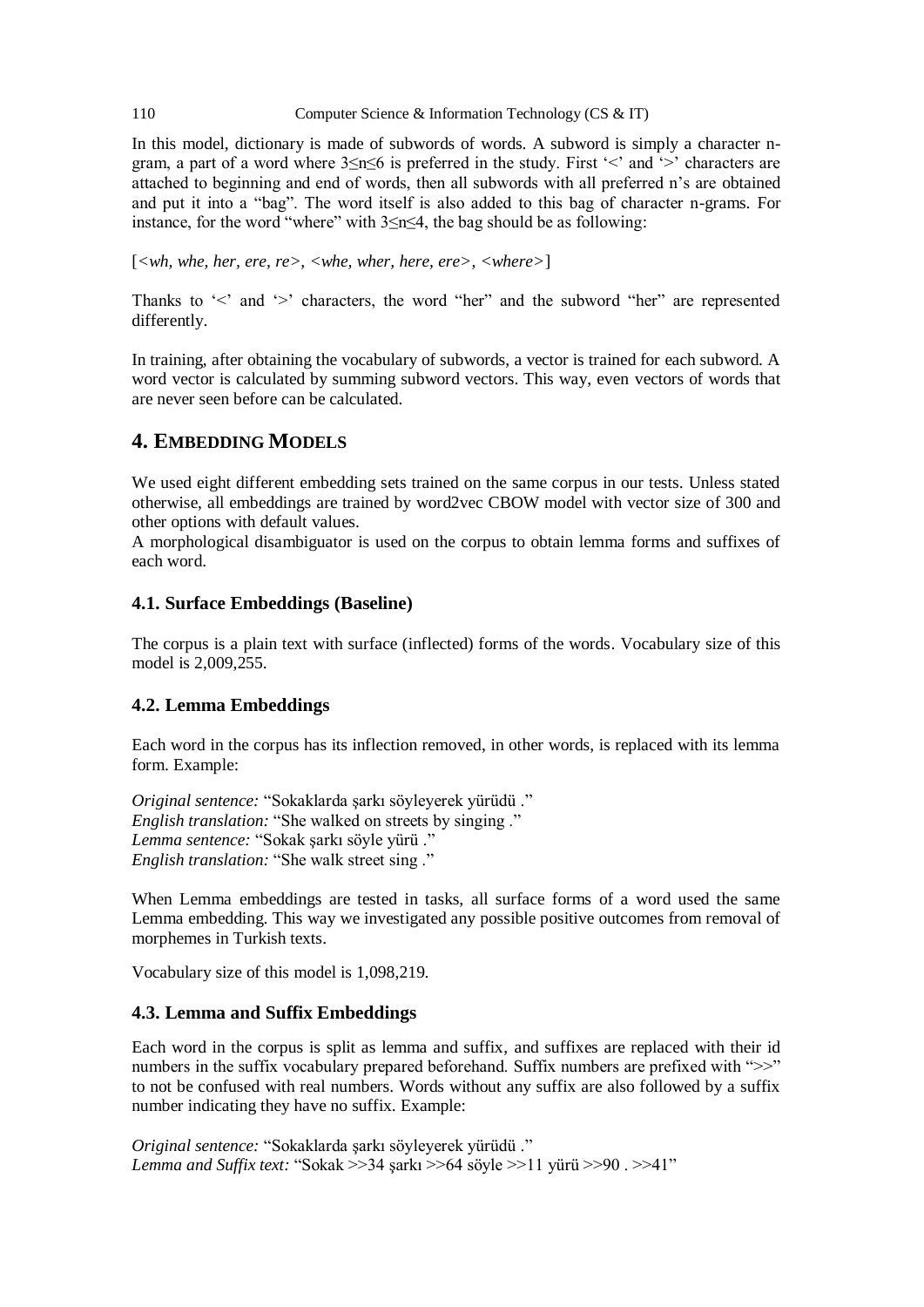By its morphological nature, Turkish has a difficulty that prevents words that are close in semantics to occur in lemma forms together. One example can be words "car" ("araba") and "steering wheel" ("direksiyon"). While these two terms should be close in vector space, because they are used together with their inflected forms ("arabanın direksiyonu" / "steering wheel of car"), their lemma forms are not trained together, therefore their vectors don't share semantic similarities. With this method, we investigated if we can see improvements on vector semantics when we guarantee that each neighbor word in a context is trained with their lemma forms are exposed. Since this model halves the context window, the sliding windows is set to 9 instead of 5 in the training.

The model is tested in two methods. In the first one, only lemma vector is used for a word. Differently from Lemma embeddings, lemma vectors obtained from Lemma and Suffix model had suffixes in the context in training. In the second method, a word vector is determined by getting average of lemma and suffix vectors.

Vocabulary size of this model, which both contains lemma and suffix vectors, is 1,122,622

### **4.4. Derived Embeddings**

In Derived embeddings, we derived suffix embeddings separately. For each suffix, we collected all words that include the suffix. Then we obtained the words' lemma forms and subtracted the lemma form vector from the surface form vector for each word. We got the average of these subtraction vectors and assigned it as the vector of the suffix.

$$
vector(s) = \frac{1}{N} \sum_{i=1}^{N} vector(w_{si}) - vector(lemma(w_{si}))
$$

where  $w_s$  notates the words that have the suffix s.

When we need a vector of a word in tests, we separated it to lemma and suffix and added derived suffix vector to the word's lemma vector from Lemma embeddings.

$$
vector(w) = vector(lemma(w)) + vector(suffix(w))
$$

Vocabulary size for derived suffix vectors is 20,368.

#### **4.5. SentencePiece Embeddings**

SentencePiece embeddings are produced by preprocessing the corpus with SentencePiece<sup>1</sup> tokenizer. Differently from fastText embeddings, subword units are treated as independent tokens in the training, regardless of the word from which they are produced. In testing, words from the test sets are tokenized by SentencePiece and their vectors are averaged to get word vector.

$$
vector(text) = \frac{1}{N} \sum_{i=1}^{N} vector(piece_i)
$$

Vocabulary size for SentencePiece vectors is 31,993.

1https://github.com/google/sentencepiece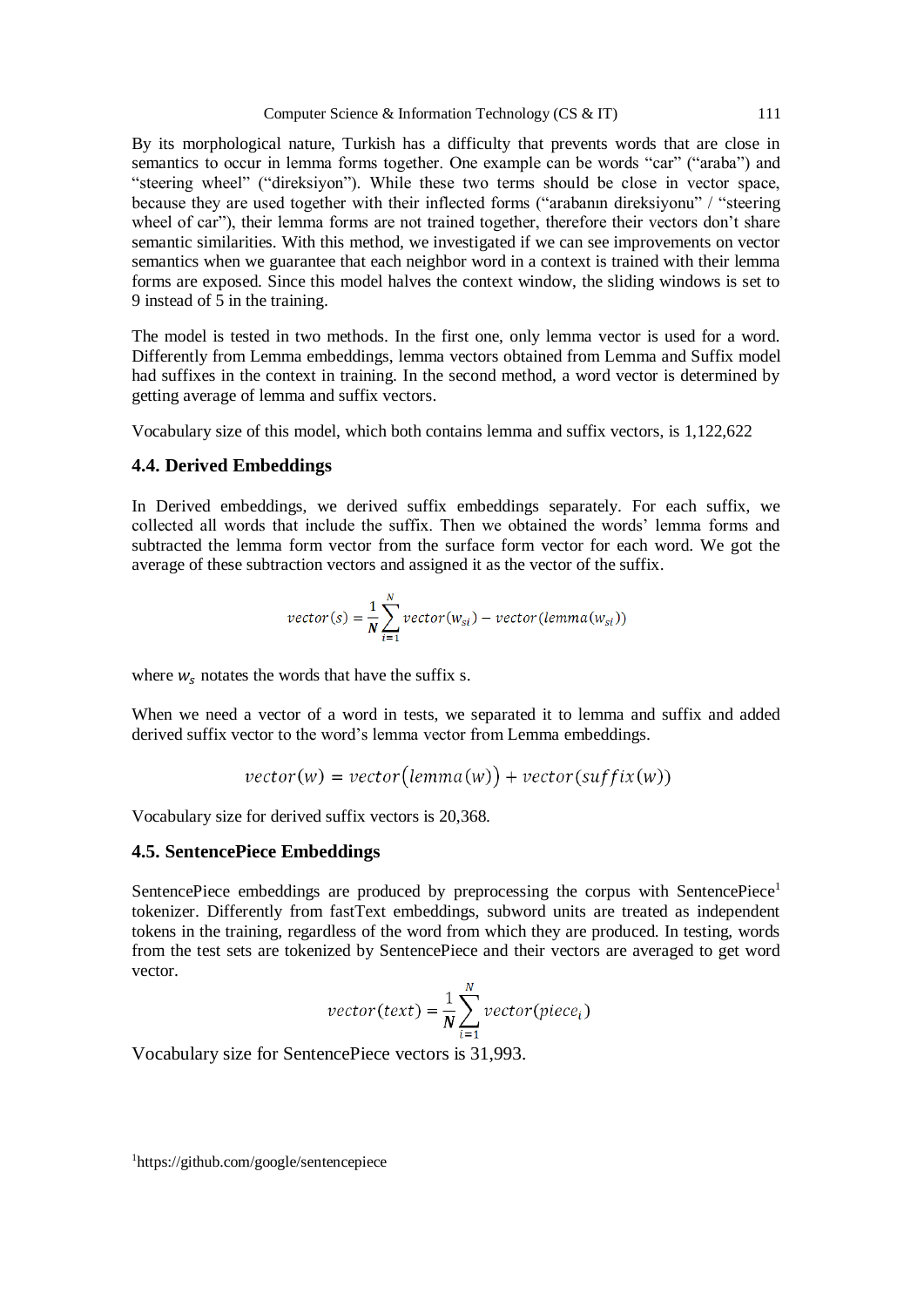# **4.6. fastText Embeddings**

fastText embeddings are produced by fastText model trained by using official python library. The corpus is a plain text with surface (inflected) forms of the words. Vocabulary size for this model is 2,009,255.

# **5. EXPERIMENTS**

# **5.1. Training Set**

The word vectors are trained on a corpus consists of 950M words. The corpus is taken from the study of Güngör and Yıldız [8] which is publicly available<sup>2</sup>.

# **5.2. Test Sets**

Four tasks are selected for evaluating these vector sets: analogy task, text classification, sentimental analysis and language modeling.

For analogy task, we used semantic, syntactic and group analogy questions. Semantic and syntactic analogy questions contain two pairs of words with the same semantic or syntactic relations between them. Pairs are in the format as "house, houses, goal, goals" or "father, man, mother, woman" in Turkish. Test is guessing the last word given the first three. Testing is done with a formula of "vector(second word) - vector(first word) + vector(third word)" and expecting the vector of the last word to be the closest vector to this result vector, or to be in set of closest n vectors. For group questions, a group of words is given and the different one is expected to be predicted. One example can be "kilometer stere gram ounce quintal kiloton".

Data sets for these analogy tasks are obtained and merged from the studies of Güngör and Yıldız [8] and from Sen and Erdogan [7], all publicly available<sup>34</sup>. There are in total 45000 syntactic, 16000 semantic and 2000 group questions.

For text classification, we used 100 news from 13 different categories. For sentiment analysis, we used 2100 comments for 45 different books tagged with "positive", "negative" and "neutral". Both resources are obtained from Kemik NLP Research Group<sup>5</sup>. For language modeling, 1000 sentences are used for testing. For text classification and for sentiment analysis, one layer LSTM classifier is used. For language model, one layer RNN model is used. Inputs for these models are chosen as 20 words. For out-of-vocabulary words, a predetermined word vector is used.

# **5.3. Results**

### **5.3.1. Analogy Task Results**

Accuracy results for analogy task are shown in Table 1, Table 2 and Table 4.

<sup>2</sup>https://github.com/onurgu/linguistic-features-in-turkish-word-representations/releases <sup>3</sup>http://myweb.sabanciuniv.edu/umutsen/research/

<sup>4</sup>https://github.com/onurgu/linguistic-features-in-turkish-word-representations/releases 5http://www.kemik.yildiz.edu.tr/?id=28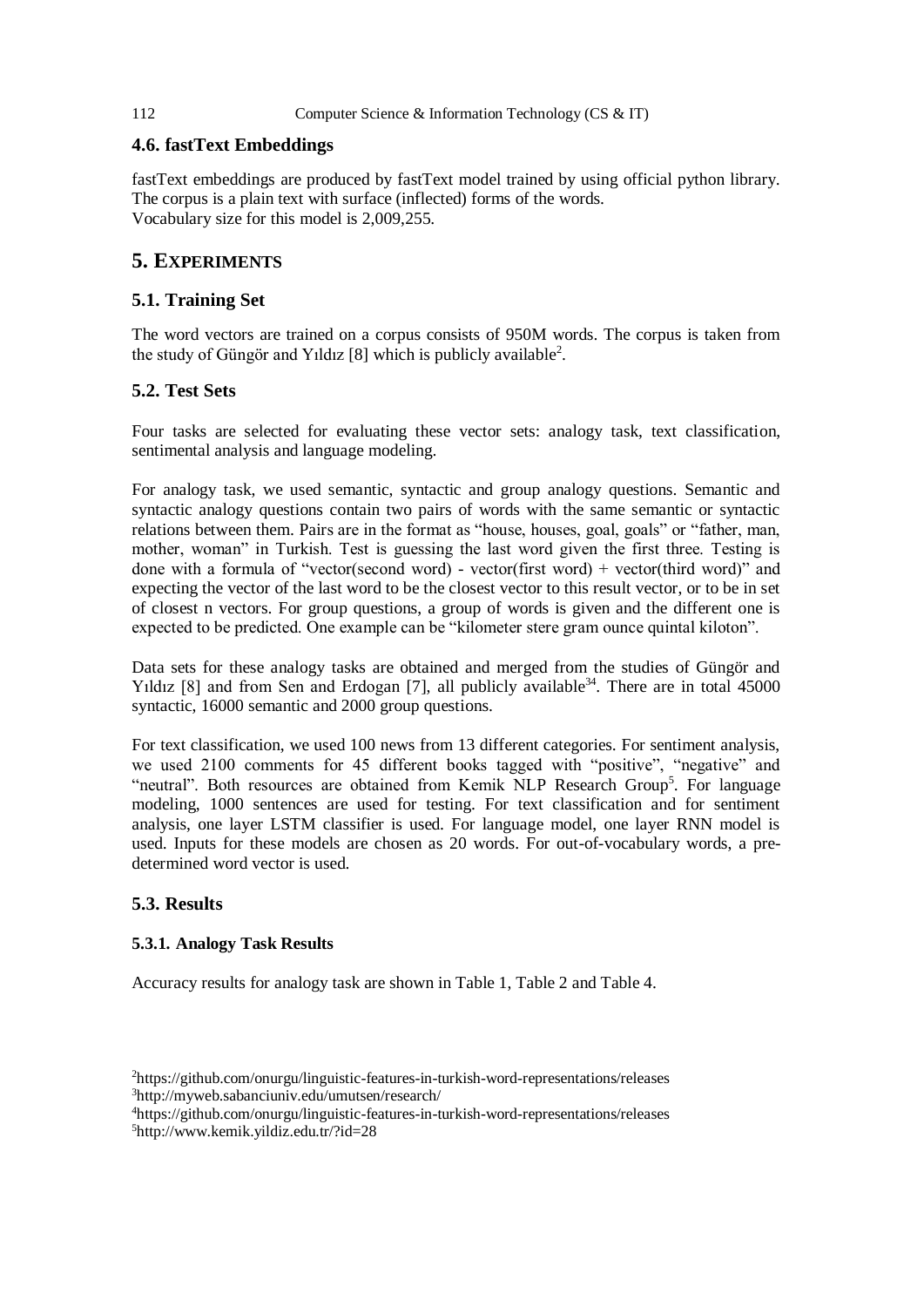In syntactic test, we see different results based on the occurrence place. For the occurrence in the first prediction, we see that average vectors show the best result, followed by derived vectors. Both showed better results than surface vectors. When we consider appearance in the first X prediction, however, we see that new embedding models cannot compete with surface embeddings. In other words, when we need the target word to be the closest to the calculated word, average embeddings shows the best result but when we can afford the true word in the first 5 or 10 closest words, surface vectors provides better.

| <b>Embedding Model</b>             | Occurrence in the first n prediction |      |      |      |      |      |  |
|------------------------------------|--------------------------------------|------|------|------|------|------|--|
|                                    |                                      |      |      | 10   | 20   | 40   |  |
| Surface                            | 0.36                                 | 0.51 | 0.57 | 0.65 | 0.71 | 0.75 |  |
| Lemma & Suffix (average<br>vector) | 0.40                                 | 0.43 | 0.44 | 0.46 | 0.47 | 0.50 |  |
| Derived Suffix                     | 0.39                                 | 0.43 | 0.44 | 0.46 | 0.49 | 0.51 |  |
| <b>SentencePiece</b>               | 0.21                                 | 0.30 | 0.36 | 0.44 | 0.53 | 0.61 |  |
| fastText                           | 0.10                                 | 0.13 | 0.15 | 0.17 | 0.20 | 0.23 |  |

|  |  |  | Table 1. Results for syntactic analogy task set. |  |  |  |
|--|--|--|--------------------------------------------------|--|--|--|
|--|--|--|--------------------------------------------------|--|--|--|

In semantic test, we see that embedding models which created by calculations fail very badly to keep semantic meanings. Surface embeddings shows the best result here, even though it is still lower than syntactic results.

| <b>Embedding Model</b>          | Occurrence in the first n prediction |          |          |          |      |      |  |
|---------------------------------|--------------------------------------|----------|----------|----------|------|------|--|
|                                 |                                      | 3        | 5        | 10       | 20   | 40   |  |
| Surface                         | 0.21                                 | 0.33     | 0.38     | 0.43     | 0.49 | 0.54 |  |
| Lemma                           | 0.10                                 | 0.14     | 0.16     | 0.18     | 0.20 | 0.22 |  |
| Lemma & Suffix (lemma only)     | 0.07                                 | 0.09     | 0.11     | 0.13     | 0.14 | 0.16 |  |
| Lemma & Suffix (average vector) | $\Omega$                             | 0.01     | 0.01     | 0.01     | 0.01 | 0.03 |  |
| Derived Suffix                  | $\Omega$                             | $\Omega$ | $\Omega$ | $\Omega$ | 0.01 | 0.01 |  |
| <b>SentencePiece</b>            | 0.03                                 | 0.05     | 0.06     | 0.08     | 0.11 | 0.15 |  |
| fastText                        | 0.01                                 | 0.02     | 0.02     | 0.04     | 0.06 | 0.09 |  |

Table 2. Results for semantic analogy task set.

To investigate the reason of the failure, we checked the result of a sample manually and compared the closest five words. The sample word set was "teyze, dayı, anne, baba" which are respectively "aunt, uncle, mother, father". In the task of predicting the forth word (baba), the results for the first five prediction of each model are shown in Table 3.

Table 3. First five predictions for the word set "teyze, dayı, anne, baba", separated by comma.

| <b>Embedding Models</b>         | <b>Semantic Predictions</b>                           |
|---------------------------------|-------------------------------------------------------|
| Surface                         | baba, oğul, anne, anne-, oğulların                    |
| Lemma                           | korkman, münevver, vilâyetnâmeleri, hyperion'un,      |
|                                 | atakan                                                |
| Lemma & Suffix (lemma only)     | oğul, amca, baba, dede, yeğen                         |
| Lemma & Suffix (average vector) | amca, yeğen, geyik, büyükbaba, şaka                   |
| Derived Suffix                  | anneciğin, annenize, anneciğinin, annen, annenizde    |
| <b>SentencePiece</b>            | dayıyı, dayınızın, dayılarınızın, dayıyarak, dayıveya |
| fastText                        | dayız, dayın, dayını, dayısıydı, dayık                |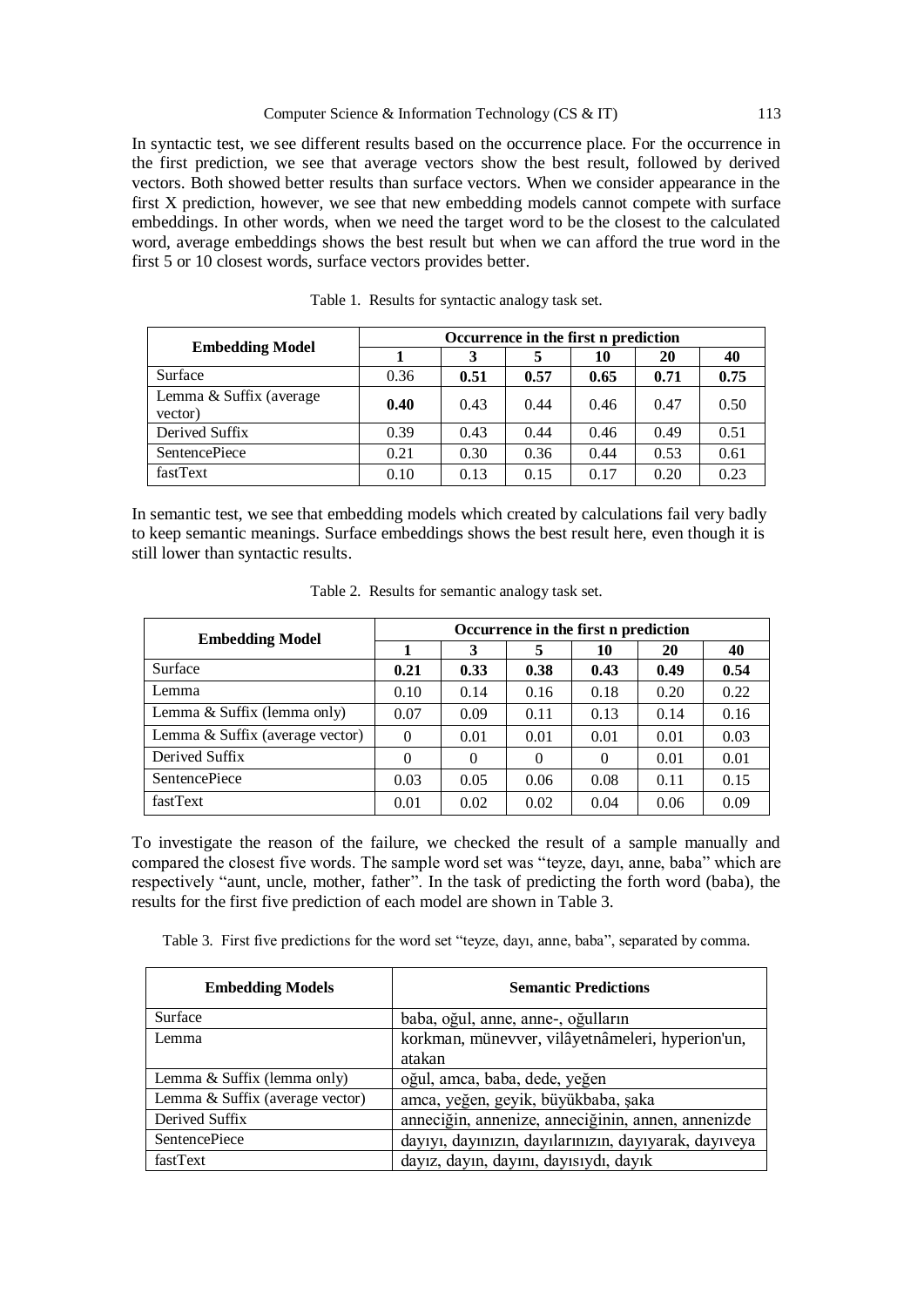It can be seen that lemma vectors of Lemma & Suffix embeddings and Surface vectors predicted family-related words, including the target word. Average vector predictions contains three relative nouns without the target word. Lemma vectors predicted completely irrelevant words.

Derived vectors always predicted inflected forms of the third word, which is a failure for this test. We can see that inflections of a word are gathered successfully but meaning relations could not be kept in vector differences, which resulted in pointing different inflections of the same word. These embedding models were trained on word parts divided by supervised morphological structures.

The vectors that are trained on unsupervised word parts, SentencePiece and fastText,similarly predicted the words that contains the second word. Differently from Derived vectors, the predictions were not always proper grammatical inflections, but also the words that just happened to contain the word by coincidence or typo.

In an overall look to the results of vector models built by partitioning, we can deduce that the reason of failure in semantic matches is mainly the impact of word derivations.

| <b>Embedding Models</b>         | <b>Accuracy</b> |
|---------------------------------|-----------------|
| Surface                         | 0.34            |
| Lemma                           | 0.28            |
| Lemma & Suffix (lemma only)     | 0.34            |
| Lemma & Suffix (average vector) | 0.24            |
| Derived Suffix                  | 0.29            |
| <b>SentencePiece</b>            | 0.24            |
| fastText                        | በ 29            |

Table 4. Results for group analogy task set.

In group test, surface embeddings and Lemma vectors of Lemma and Suffix embeddings shows the same achievement, with a gap with the rest of the models.

It should be noted that when we use fastText vectors only with words those surface forms are in the vocabulary, it surpasses all models in syntactic and group tests, however when it is tested as it is intended (out-of-vocabulary word vectors are calculated by their subword units), the model's score lowered down.

### **5.3.2. Text Classification Results**

Accuracy results for text classification are shown in Table 5.

|  |  | Table 5. Results for text classification. |
|--|--|-------------------------------------------|
|  |  |                                           |

| <b>Embedding Models</b>         | <b>Accuracy</b> |
|---------------------------------|-----------------|
| Surface                         | 0.90            |
| Lemma                           | 0.66            |
| Lemma & Suffix (lemma only)     | 0.54            |
| Lemma & Suffix (average vector) | 0.52            |
| Derived Suffix                  | 0.76            |
| <b>SentencePiece</b>            | 0.92            |
| fastText                        | 0.92            |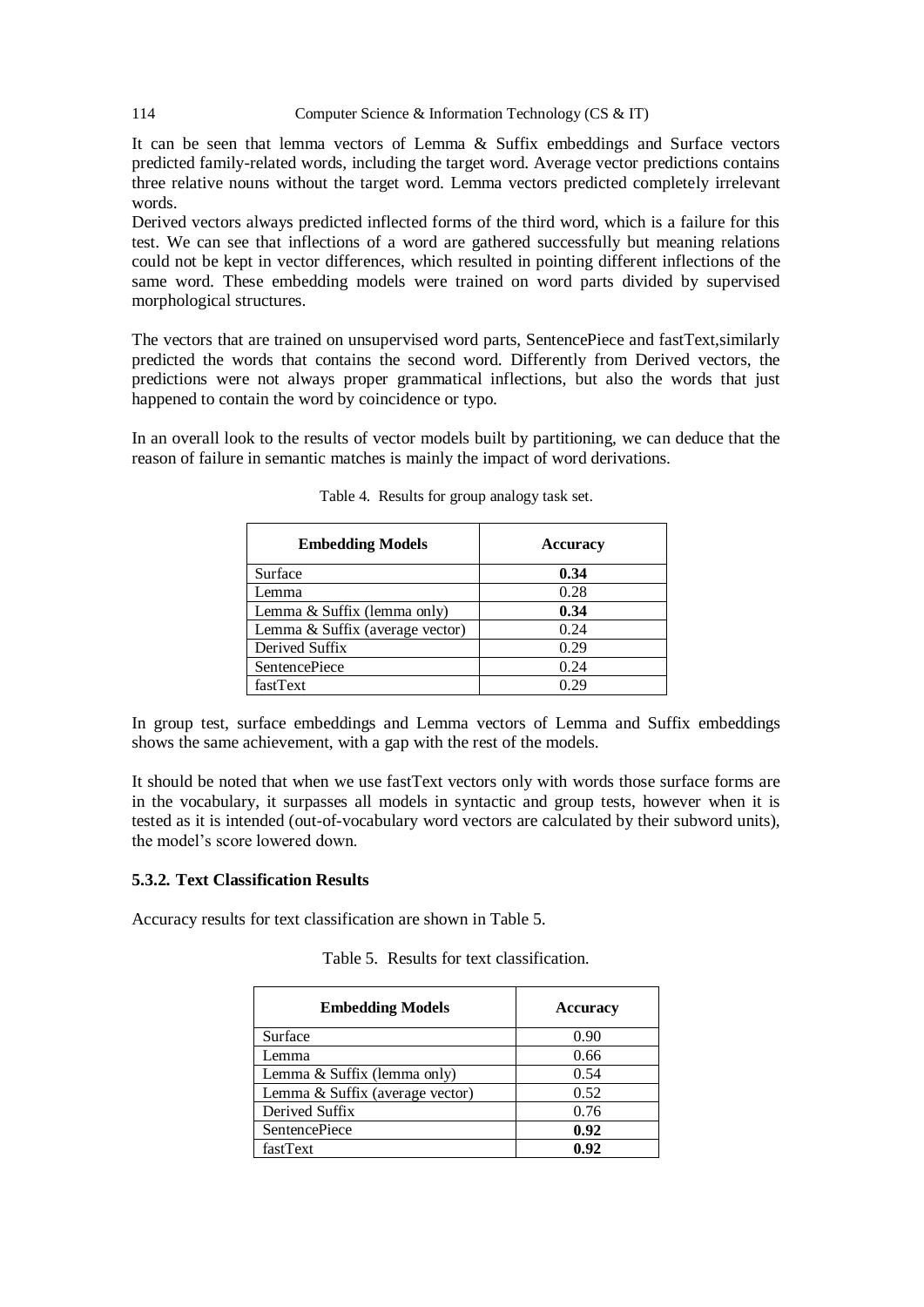For text classification test, SentencePiece and fastText embeddings the best result, closely followed by Surface embeddings. It should be noted that SentencePiece model achieved this result with a small vocabulary compared to the others, which makes it the winner of this test.

#### **5.3.3. Sentimental Analysis Results**

Accuracy results for sentimental analysis are shown in Table 6. Table 6. Results for sentimental analysis.

| <b>Embedding Models</b>         | <b>Accuracy</b> |
|---------------------------------|-----------------|
| Surface                         | 0.73            |
| Lemma                           | 0.58            |
| Lemma & Suffix (lemma only)     | 0.52            |
| Lemma & Suffix (average vector) | 0.53            |
| Derived Suffix                  | 0.60            |
| <b>SentencePiece</b>            | 0.73            |
| fastText                        | 0.70            |

Differently from text classification, in sentimental analysis Surface and SentencePiece embeddings produce the best score, closely followed by fastText. Similar to the text classification, SentencePiece model achieves this with a very small vocabulary.

### **5.3.4. Language Modeling Results**

Perplexity results for language modeling are shown in Table 7.

Derived suffix showed the lowest perplexity in language modelling task, very closely followed by SP embeddings with a negligible difference.

| <b>Embedding Models</b>         | <b>Perplexity</b> |
|---------------------------------|-------------------|
| Surface                         | 13417             |
| Lemma                           | 12682             |
| Lemma & Suffix (lemma only)     | 12606             |
| Lemma & Suffix (average vector) | 13179             |
| Derived Suffix                  | 12307             |
| <b>SentencePiece</b>            | 12350             |
| fastText                        | 12856             |

Table 7. Results for language modeling.

# **6. CONCLUSIONS AND FUTURE WORK**

Our study showed that manipulating words' surface forms can indeed improve the effectiveness of text representation a morphologically rich language. Training on words split into lemma and suffixes showed improvement to preserving syntactic features in word vectors and SentencePiece embeddings showed consistent top results on extrinsic task results compared to the other models. Even though all embeddings were trained by the same onelayer neural network, changing the input representation could show improvements. When context-free models are subject, because of their cheap training time, word2vec model trained on SentencePiece encodings gives the best outcome in extrinsic tasks.